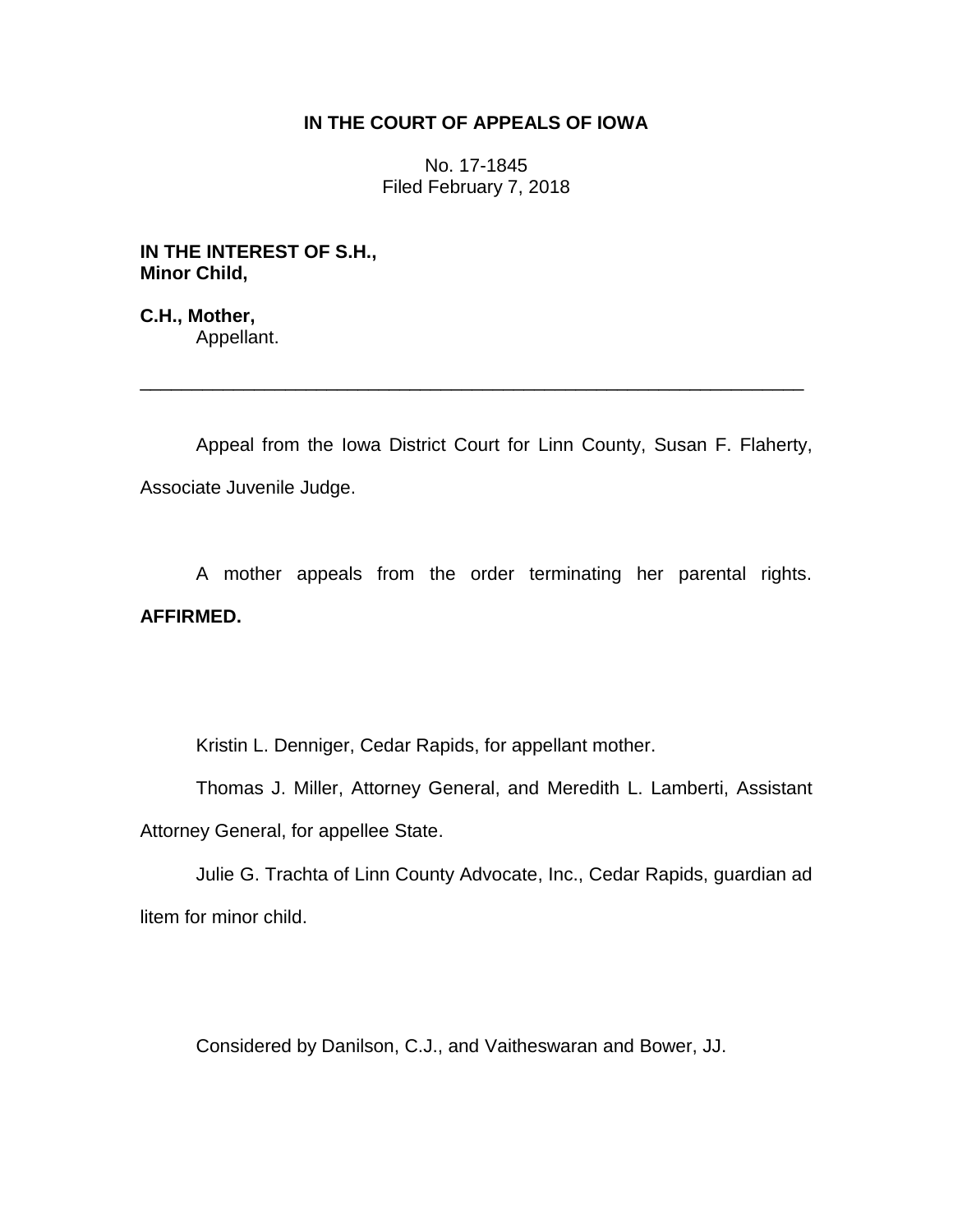## **DANILSON, Chief Judge.**

 $\overline{a}$ 

A mother appeals from the order terminating her parental rights to S.H., pursuant to lowa Code section 232.116(1)(h) (2017).<sup>1</sup> Finding no reason to disagree with the juvenile court, we affirm.

The child was born in February 2014. In May 2016, the mother came to the attention of the department of human services (DHS) after DHS received a report the mother was using methamphetamine with the child present. The mother informed DHS she had "sign[ed] over custody" of the child to her father and stepmother. After the child-abuse assessment was founded, the child was adjudicated a CINA on June 27, 2016, and a July 28, 2016 dispositional order placed the child in the custody of DHS. The child was later placed in another relative's home and has remained out of the mother's custody.

The mother entered a residential treatment facility on February 2, 2017, $2$ and provided her *first* clean drug test to DHS the next day<sup>3</sup>—more than six months after the child was removed from the mother's custody. A petition to terminate the mother's parental rights was filed on February 9, 2017.

On April 21, the juvenile court did not proceed with a scheduled permanency/termination hearing and allowed the mother additional time to resume care of her child at the recommendation of DHS. At a family team meeting held that same date, a plan was developed pursuant to which the

 $1$  Pursuant to section 232.116(1)(h), a juvenile court may terminate parental rights where a three-year-old child adjudicated a child in need of assistance (CINA) has been removed from a parent's custody for the last six consecutive months and cannot be returned to the parent's custody at present.

 $2$  This was her fourth substance-abuse treatment facility and program since these proceedings began.

 $3$  Previously, either the mother had not appeared for scheduled testing, which is deemed to be a positive test, or had tested positive for marijuana, methamphetamine, or cocaine.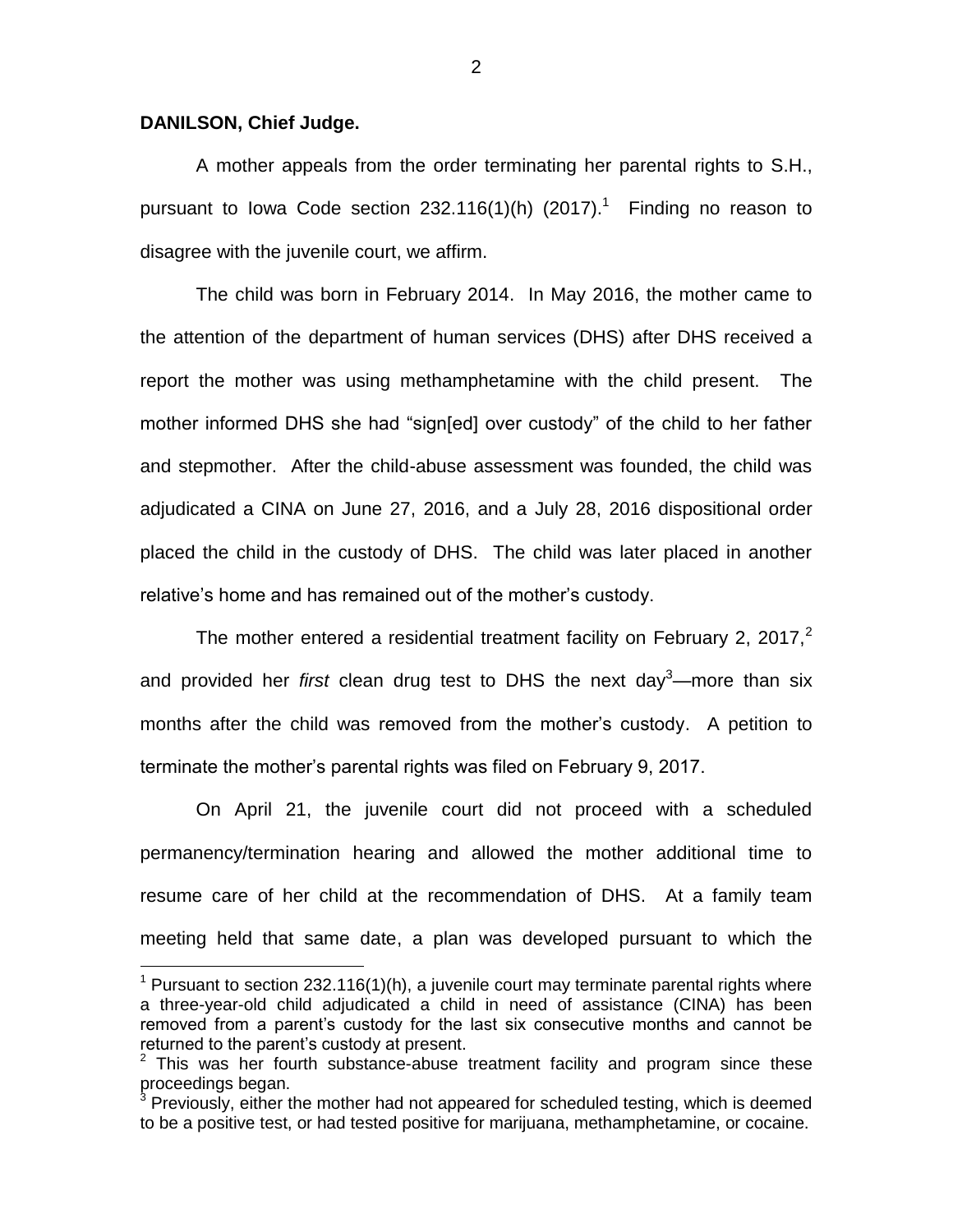mother would continue to comply with substance-abuse and mental-health treatment and visits were to be extended to overnights with the expectation that a trial home placement would begin on May 15. Because the mother had a history of allowing other people to be present during visits who "may or may not be appropriate,"<sup>4</sup> there was "a specific expectation from the family team meeting that no unapproved people be present [at visits] and that that would impact [DHS's] ability to move forward with [the] plan."

Unfortunately, within the first two weekends of overnight visits with her child, the mother "was allowing unapproved people to be present during visits. She also took [the child] to the home of people who had not been approved by the [DHS] to be present." Moreover, the child began demonstrating sexualized behavior while at daycare.<sup>5</sup> Additionally, the mother attended the funeral of her grandmother out of town from May 16–19. The drug patch placed on the mother on May 9 and returned on May 22 tested positive for methamphetamine. The mother asserted the patch was falling off so she removed it and placed it in a small plastic bag on May 17. She denied using methamphetamine and suggested the patch may have tested positive because she had helped her boyfriend and his father move items from storage sheds, the contents of which had been purchased at an auction. She provided samples for urinalysis on May 19 and May 22, both of which were negative for illegal substances.

 $\overline{a}$ 

 $4$  The mother had a history of engaging in prostitution with the child present and allowing others who had a criminal history or a history of substance abuse to be around the child. One of her paramours was on the child-abuse registry and sex-offender registry.

 $5$  The social worker testified the child was reported to be displaying unusual behavior such as "putting toys in her pants, rubbing her genitals, having more frequent accidents and showing fear to the daycare provider's husband."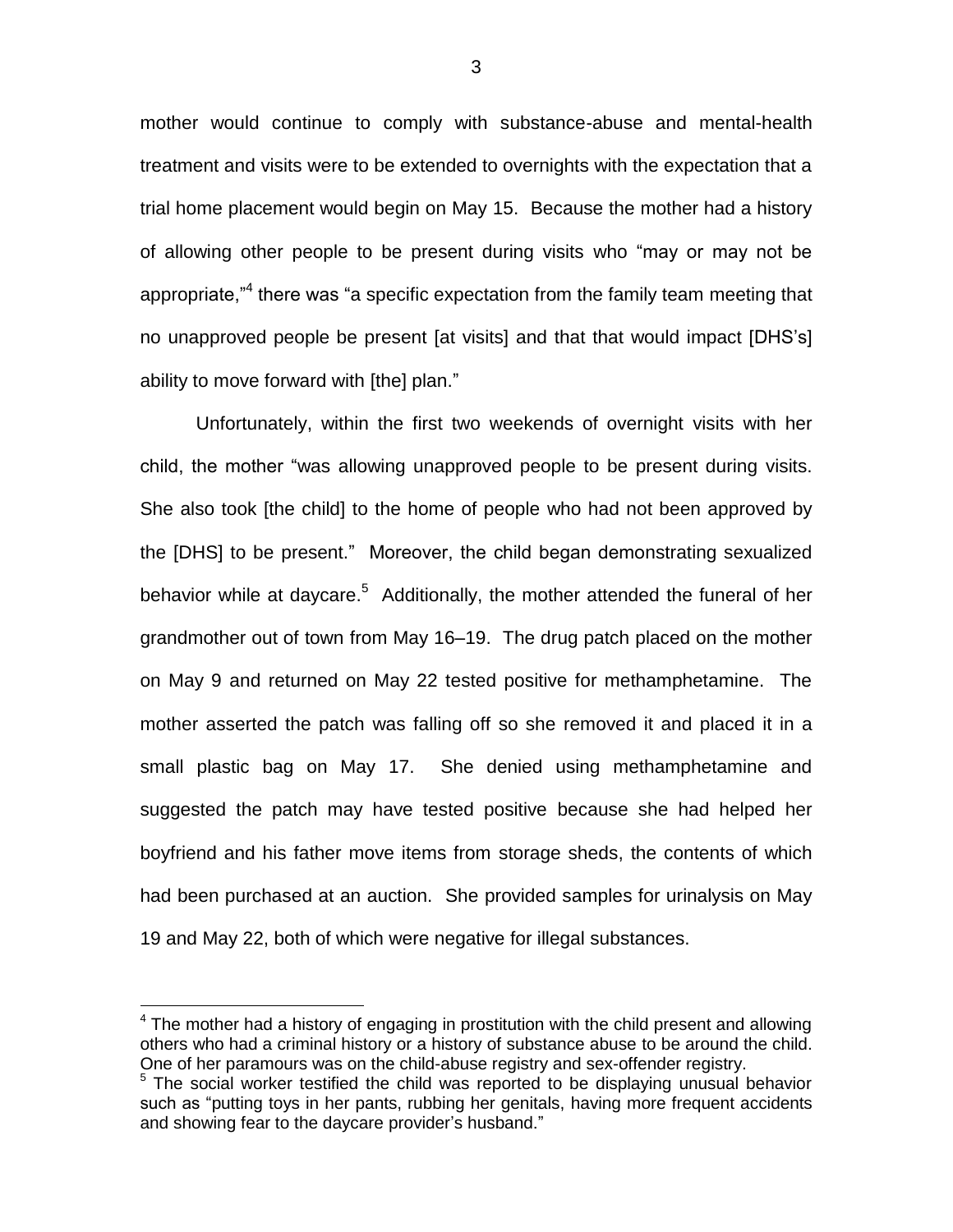A trial on the petition to terminate parental rights was held on June 2. The guardian ad litem recommended termination of parental rights. So, too, did the social worker and the Family Safety, Risk, and Permanency (FSRP) worker who worked with the mother.<sup>6</sup> As summarized by the FSRP worker, the mother "just has not demonstrated that she can put [S.H.] first as priority and maintain positive life choices." Service providers observed the mother had been given additional time to seek reunification but the mother's expected progress had not been realized.

The mother's stepmother also recommended termination of the mother's rights, noting the mother's behavior during the recent funeral:

Q. And does she have a history of drug addiction and drug use? A. Yes.

Q. Do you believe she has kicked the addiction? A. No.

Q. What are your current concerns and why do you think [S.H.] might be in harm's way? A. Because when [the mother] came to our house this last week for her grandmother's funeral and wake, [the mother] left the wake to go visits friends or some socalled cousins. And then she called me and told me that I would have to testify on her behalf to the fact that she wasn't using. I said, I can't testify to that because I don't know. She slept the whole time she was at my house.

On October 31, 2017, the juvenile court filed an order terminating the mother's parental rights. The court found the mother's denial of recent use "is not credible." The court also found that if the child was returned to the mother at present, the child "would continue to be at risk of harm due to exposure to illegal substances, exposure to unsafe people and environments, lack of adequate

 $\overline{a}$ 

 $6$  In April, the FSRP worker had strongly advocated against terminating the mother's rights because of the progress the mother was demonstrating.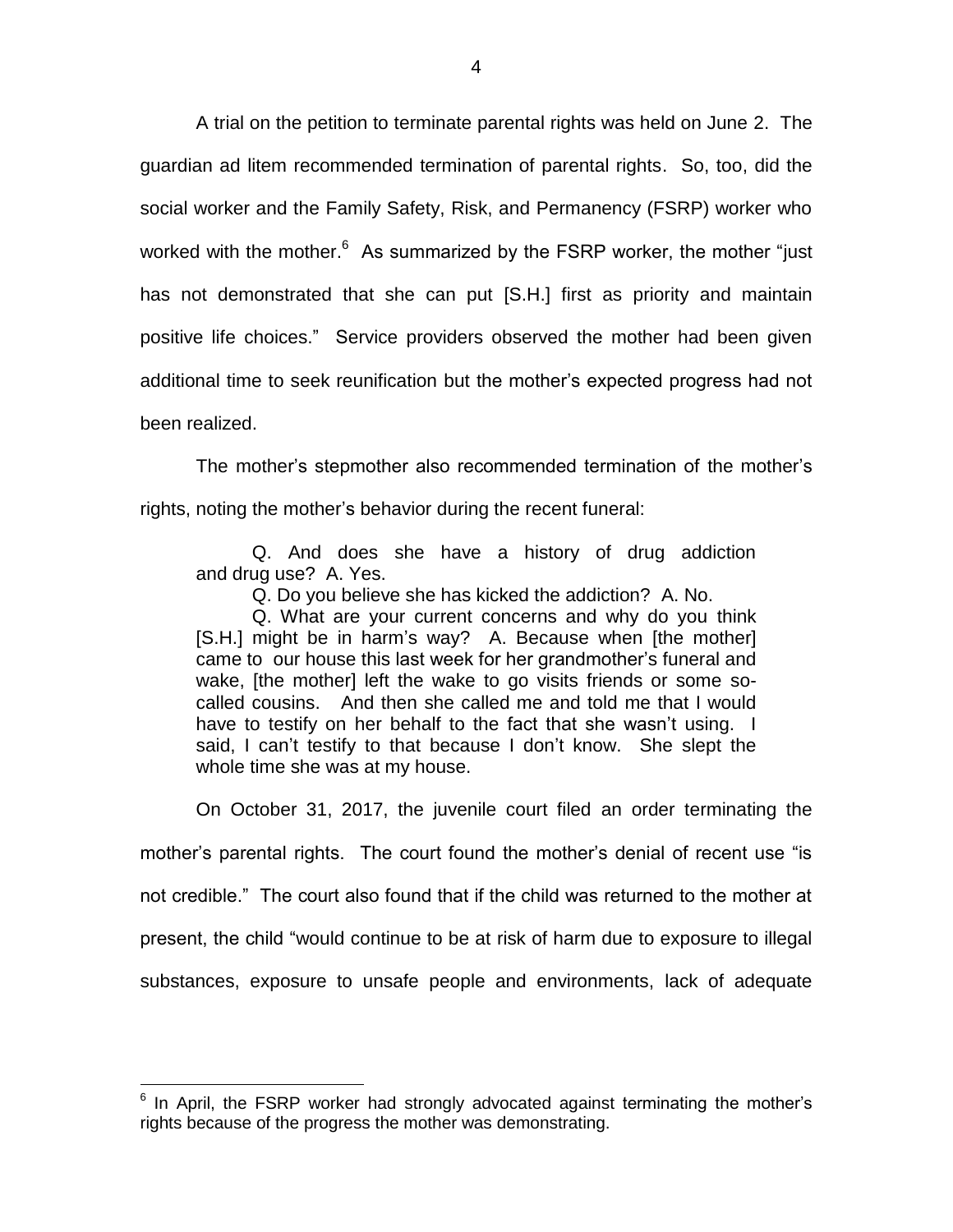parental supervision, and a likelihood that she would not have safe, stable housing."

The mother appeals. While she concedes the child is three years of age, has been adjudicated a CINA, and has been out of the mother's custody since July 2016, *see* Iowa Code § 232.116(1)(h)(1)-(3), she challenges the trial court's finding that the child cannot be returned to her at present, *see id.*  § 232.116(1)(h)(4). The mother notes that despite her long history of substanceabuse and mental-health issues, she is currently in a residential treatment facility where her child can join her. She argues she has been sober since February 2017 and disputes the reliability of the drug patch that tested positive for methamphetamine in May.

This court reviews termination proceedings de novo. *See In re A.M.*, 843 N.W.2d 100, 110 (Iowa 2014). We give weight to the trial court's findings, especially those pertaining to the credibility of witnesses, but are not bound by them. Iowa R. App. P. 6.904(3)(g).

On our de novo review of the record, we find clear and convincing evidence supporting termination under section 232.116(1)(h). The child cannot be returned to the mother's custody at the present without risk of harm. This court understands there may be no greater challenge than to parent a child, and we acknowledge there is no perfect parent. Yet, the mother has failed to show any sustained progress, S.H. has waited longer than the statutory six-month time frame for her mother to become a stable parent, and S.H. deserves and needs stability now. *See In re P.L.*, 778 N.W.2d 33, 41 (Iowa 2010) ("It is well-settled law that we cannot deprive a child of permanency after the State has proved a